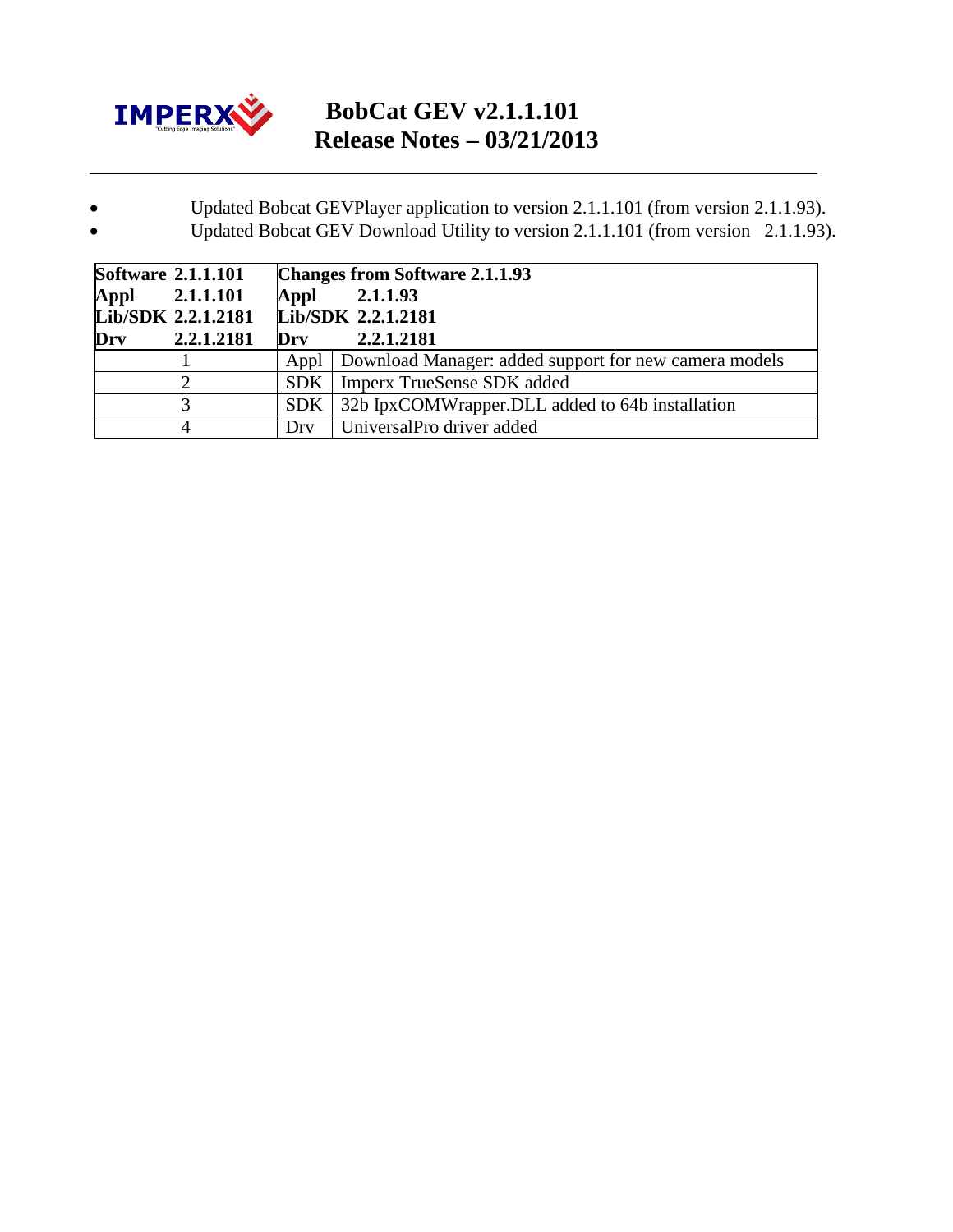

## **BobCat GEV v2.1.1.93 Release Notes – 05/30/2012**

- Bobcat GEVPlayer application v2.1.1.93 added
- RAWProcessor utility v1.0.0.1 added
- Updated GEVPlayer program to version 2.1.1.2181 ( from version 1.3.3.1743).
- Updated Library/SDK to version 2.1.1.2181 ( from 1.3.3.1743).
- Updated eBUS Driver to version 2.1.1.2181 (from 1.3.3.1743).

| <b>Software 2.1.1.93</b> | Changes from Software $-1.3.0.38$ |                                                |
|--------------------------|-----------------------------------|------------------------------------------------|
| 2.1.1.93<br>Appl         | Appl                              | 1.3.4.1743                                     |
| Lib/SDK 2.2.1.2181       | Lib/SDK 1.3.4.1743                |                                                |
| 2.2.1.2181<br>Drv        | Drv                               | 1.3.4.1743                                     |
|                          | Appl                              | Bobcat Configurator GUI added                  |
| $\overline{2}$           | Appl                              | File name options added to Image Saving dialog |
| 3                        | Appl                              | Image saving to TIFF, JPG added                |
| 4                        | Appl                              | Movie saving to AVI added                      |
| 5                        | Appl                              | "Record" button added to main GUI              |
| 6                        | Appl                              | TrueSense support added                        |
| 7                        | <b>SDK</b>                        | COM and .NET support with wrapper DLL added    |
| 8                        | <b>SDK</b>                        | IgvTriggerUISample sample added                |
| 9                        | <b>SDK</b>                        | C#, VB.NET, Borland Builder samples added      |